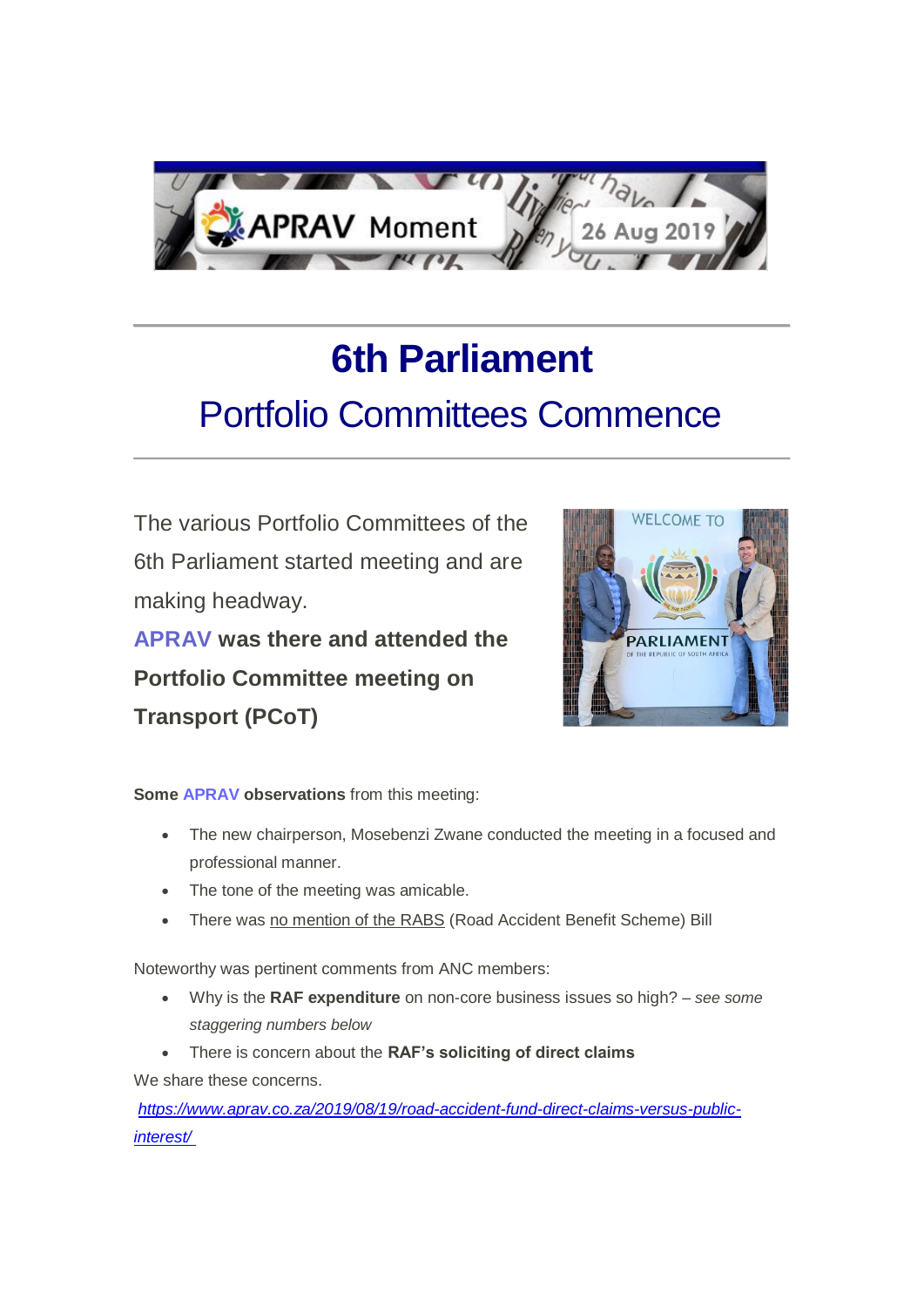This is a fresh departure from the 5th Parliament when members often blindly supported all RAF related proposals and decisions.

APRAV started to interact with key members and will be participating in the following portfolio committees that are pertinent to our causes:

**Transport Health Finance Social Development Justice and Correctional Services Trade and Industry** For these six committees, there are currently no meetings published until 18 September. We are monitoring the schedules closely.

Find the latest Parliamentary Programme here - [Parliament Committees programme](https://us20.mailchimp.com/mctx/click?url=https%3A%2F%2Fwww.parliament.gov.za%2Fstorage%2Fapp%2Fmedia%2FDocs%2Fzlist%2F41e65a52-103a-45cb-9825-aff5bfe79c19.pdf&xid=ce9d854e5d&uid=110013942&pool=&subject=)

The **APRAV projects for 2019/2020 are progressing well** and the next Newsletter will be dedicated to progress reports, deliverables and next steps on all the projects.

| RAF EXPENDITURE<br>The Year 2017/18 at a Glance |                |  |  |  |
|-------------------------------------------------|----------------|--|--|--|
| p218 of RAF annual report                       | 2018(R)        |  |  |  |
| <b>Advertising &amp; Marketing</b>              | 65 669 million |  |  |  |
| <b>Computer expenses</b>                        | 89 321 million |  |  |  |
| Consulting and professional fees                | 46 988 million |  |  |  |
| Legal costs                                     | 10 679 million |  |  |  |
| <b>Travel local</b>                             | 31 292 million |  |  |  |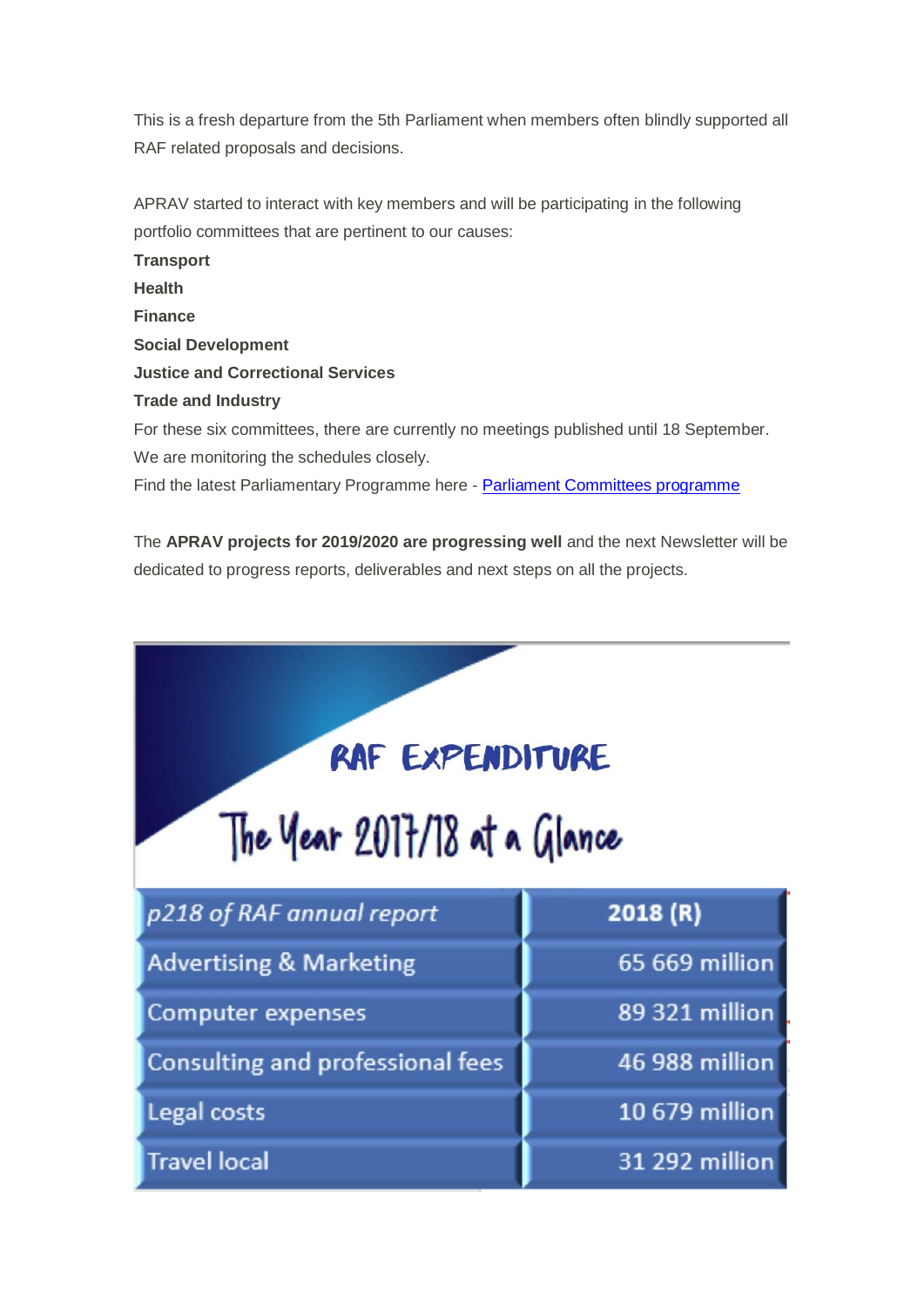It remains mind boggling that the RAF continues to plead poverty but spend, amongst others, R65m on PR and R31m on travel – Why!? The RAF is a statutory body without no competitor. They simply need to provide their services as per the RAF Act! The reason is obvious – they're positioning themselves for RABS and in this process they are spending hundreds of millions of taxpayer's money. The cost spent on 'preparing for RABS' over the last five years, is money spent unlawful. It is wasteful expenditure in terms of the Public Finance Management Act; and these costs should be recuperated from the individuals involved! Add to this the massive increase in payroll expense when about 300 employees were taken up in permanent jobs around four years ago, at ±R300m per annum. All in lieu of the **RABS Bill - not approved by Parliament**. This is ludicrous: The Minister and Deputy-Minister of Transport and the Leadership and Senior Management of the Department of Transport and the RAF continues to ignore (and in fact undermine!) the democratically elected Parliament, as well as the rule of law in South Africa...we can just and simply ask again and again...why?

APRAV is actively busy with further steps and is interacting with key stakeholders to create awareness about the disastrous impact of the recent **Practice Directive 2 of 2019.**

No one should be allowed to limit South African citizen's Constitutional right of access to the courts. Justice delayed is justice denied …watch this space…

## **RABS**

## 'Surprisingly' surfaces elsewhere

Although RABS was not mentioned in the recent PCoT meeting, **APRAV** this week discovered the official **RAF Annual Performance Plan 2019 – 2020,** signed off by the Minister of Transport (date unknown).

We are shocked and disappointed. **For a R42 billion organisation, the standard of this document is surely very low?** It looks like rushed copy-paste of content and some highschool kids might have done better. This for an organisation that seldom thinks twice about the expense budget!? *We apologise for the visual quality of the scanned copy, but it is the only*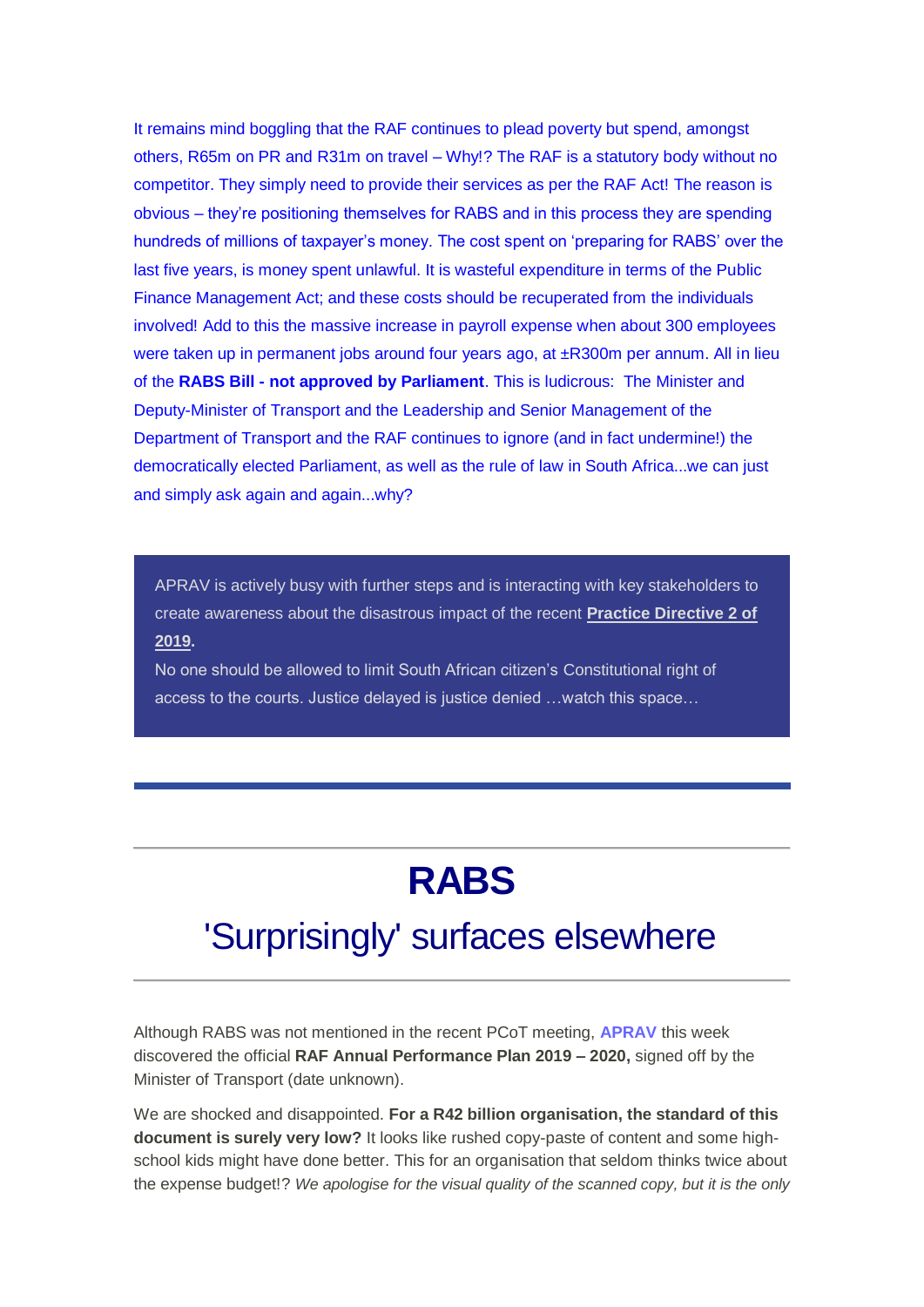*version that is available online.*

What is most 'surprising' is that **the RABS Bill** – not approved by Parliament and with a Western Cape High Court application pending – **features at least 30 times!** Find the plan here - [R](https://us20.mailchimp.com/mctx/click?url=http%3A%2F%2Fbit.ly%2F2MyILqi&xid=ce9d854e5d&uid=110013942&pool=&subject=)[AF Annual Plan 2019-2020](https://us20.mailchimp.com/mctx/click?url=https%3A%2F%2Fwww.aprav.co.za%2Fwp-content%2Fuploads%2F2019%2F08%2FRAF_Annual-Plan_2019_2020.pdf&xid=ce9d854e5d&uid=110013942&pool=&subject=)

We highlight some excerpts from the 'Plan' and cannot help but wonder **how much of taxpayer money has been spent on planning, developing and promoting the fundamentally unconstitutional RABS bill that has not been approved.** It must be in the hundreds of millions at least. Imagine how many road accident victims could have received the help they so desperately need.

The Minister and Deputy-Minister of Transport, as well as the Leadership and Senior Management of the Department of Transport and the RAF, continues to ignore (undermine?) the democratically elected Parliament as well as the rule of law in South Africa...we can just and simply asked again...why?

Article published over the weekend - "Critics slam government's 'unfair' new Road Accident Fund bill" - [R](https://us20.mailchimp.com/mctx/click?url=https%3A%2F%2Fbit.ly%2F2KWbAer%3Ffbclid%3DIwAR2FFg7QXejTrFnYnInGlmnx72NLwPXGO-qwcDPOdvdd2WQ4ZyxJCrrUIzA&xid=ce9d854e5d&uid=110013942&pool=&subject=)[ABS unfair](https://us20.mailchimp.com/mctx/click?url=https%3A%2F%2Fwww.aprav.co.za%2F2019%2F08%2F26%2Fcritics-slam-governments-unfair-new-road-accident-fund-bill%2F&xid=ce9d854e5d&uid=110013942&pool=&subject=) - Imagine you lose a limb in a car accident, or you are left braindamaged, can never work again and the maximum benefit you can claim from the Road Accident Fund (RAF) is only R280 000 per annum?

|                                              | <b>RAF 7 Pillars</b>                         | p8                                                                                                                                                                                                                                                        |
|----------------------------------------------|----------------------------------------------|-----------------------------------------------------------------------------------------------------------------------------------------------------------------------------------------------------------------------------------------------------------|
| Road<br>Accident                             | <b>Pillars</b>                               | <b>Outcome indicators</b>                                                                                                                                                                                                                                 |
|                                              | <b>Efficient Claims Processing</b>           | . Manage the number of outstanding claims<br>Increased efficiency of claims processing<br>٠<br>Improved claims fraud detection<br>٠<br>Improved direct claims management<br>٠<br>Improved claims litigation<br>٠<br>· Improved post-crash care management |
| <b>FINAL DRAFT ANNUAL PERFORMANCE</b>        | <b>Accessible Services</b>                   | · Promote RAF services through outreach<br>programmes and other events<br>Improved Call Centre responsiveness<br>٠                                                                                                                                        |
| PLAN 2019-2020                               | <b>Effective Financial Management/Health</b> | Effective cash flow management<br>٠<br>Improved procurement outcomes<br>٠                                                                                                                                                                                 |
|                                              | <b>Optimal ICT Services</b>                  | Ensured optimal ICT service availability<br>٠<br>Implemented Five-year ICT Strategy<br>٠                                                                                                                                                                  |
| <b>Compensation</b><br>able afford with wind | <b>Improve People Management</b>             | Optimised organisational performance<br>٠<br>Maintained RAF's contribution towards<br>٠<br>government's social and economic agenda<br>Contribute to government priority of youth<br>٠<br>unemployment                                                     |
|                                              | <b>RAF Transformation</b>                    | • Transform RAF to RABS                                                                                                                                                                                                                                   |
| <b>NORTHERN COURSE</b>                       | <b>Assured Control Environment</b>           | · Raised ethical standards<br>Improved Combined Assurance outcomes<br>٠                                                                                                                                                                                   |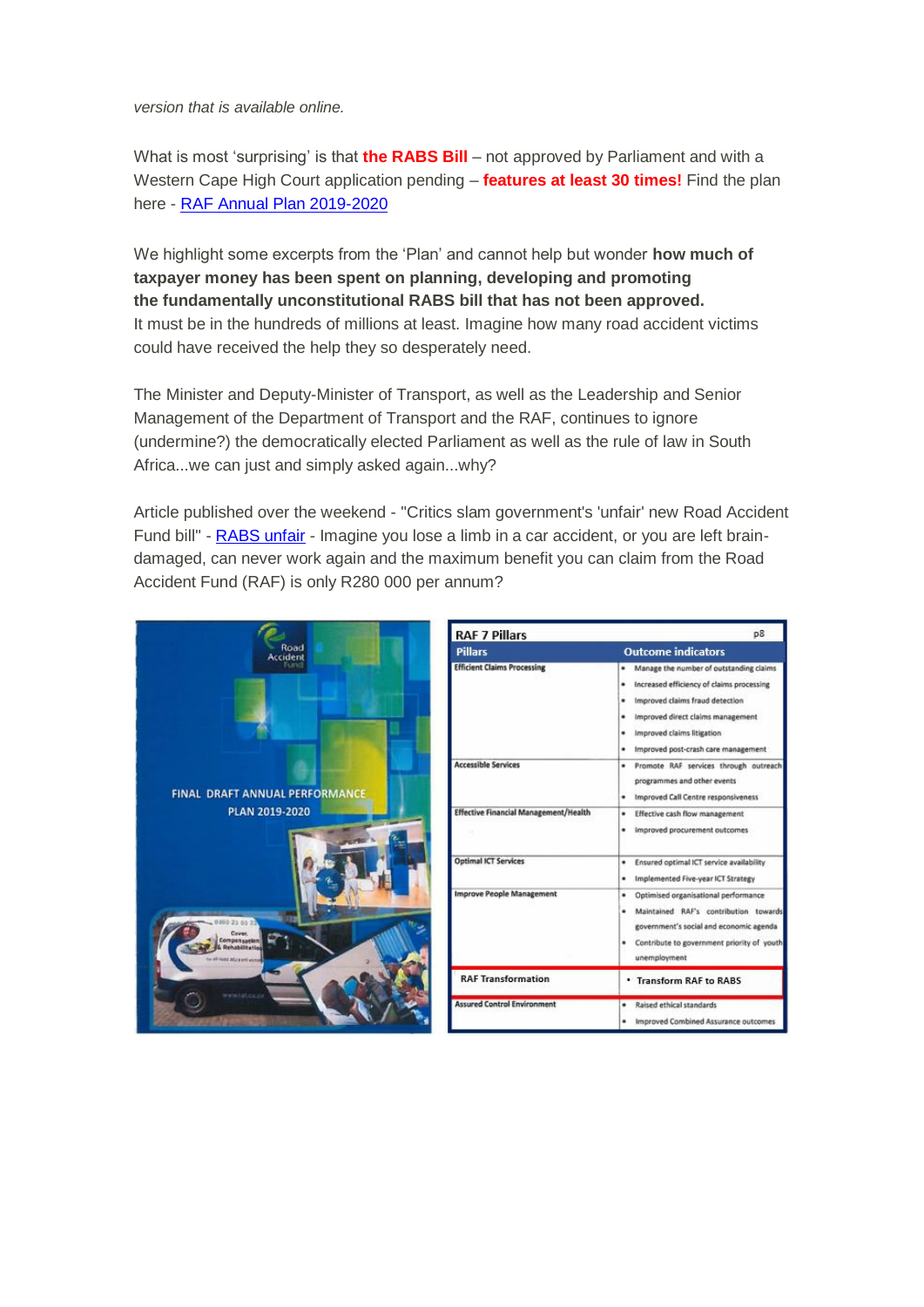The Road Accident Benefit Scheme (RABS) Bill was served before the National Assembly on 06 December 2018 for approval. However, the voting on the RABS Bill was postponed due to the Members of Parliament not forming a quorum. On 19 February 2019, the National Assembly debated a motion which provided for a draft resolution for all items that were in the Order Paper at the last sitting of the National Assembly annual session, to be revived. The first item was the "Decision of Question on Second Reading - Road Accident Benefit Scheme Bill (B 178-2017) (National Assembly - sec 75)". The National Assembly adopted the motion in respect of all items on the list, except for the RABS item. The RABS Bill will be considered by the 6th Parliament.

The RABS aims to ensure expanded access to benefits by removing the requirement to establish 'fault' as a determinant to qualify for benefits and making available timely and appropriate health care based on a reasonable tariff. Equally, the RABS will ensure that benefits intended for road crash victims and the intended beneficiaries in contrast to the RAF in fact receive their dependants where numerous intermediaries often unfairly benefit at the expense of the claimant.

In conclusion, the APP outlines the RAF's strategic objectives, key performance indicators and annual targets up to 2020. The DoT will provide support to the RAF with the implementation of this APP.

Mbalula, MP

**Minister of Transport** 

p2

| Performance<br>Indicator         | <b>Measure</b>                               | <b>Estimated</b><br>Performance<br>2017 / 2018                           | 2018/2019                                                                                                                                                                                                           | 2019/20                                               |
|----------------------------------|----------------------------------------------|--------------------------------------------------------------------------|---------------------------------------------------------------------------------------------------------------------------------------------------------------------------------------------------------------------|-------------------------------------------------------|
| <b>RAF readiness</b><br>for RABS | <b>Implementation of RABS</b><br>initiatives | <b>Implement Year 1</b><br><b>RAF Transformation</b><br>Plan initiatives | Implement 2018/19<br><b>Transformation Plan</b><br>initiatives (Business<br>Model Feasibility,<br>Change Impact<br>Assessment and<br><b>Medical Treatment</b><br>Protocols), as per the<br>approved Project<br>Plan | <b>Approved RABS</b><br><b>Business Model</b>         |
|                                  |                                              |                                                                          | ۰                                                                                                                                                                                                                   | <b>Approved RABS Skills</b><br><b>Transition Plan</b> |